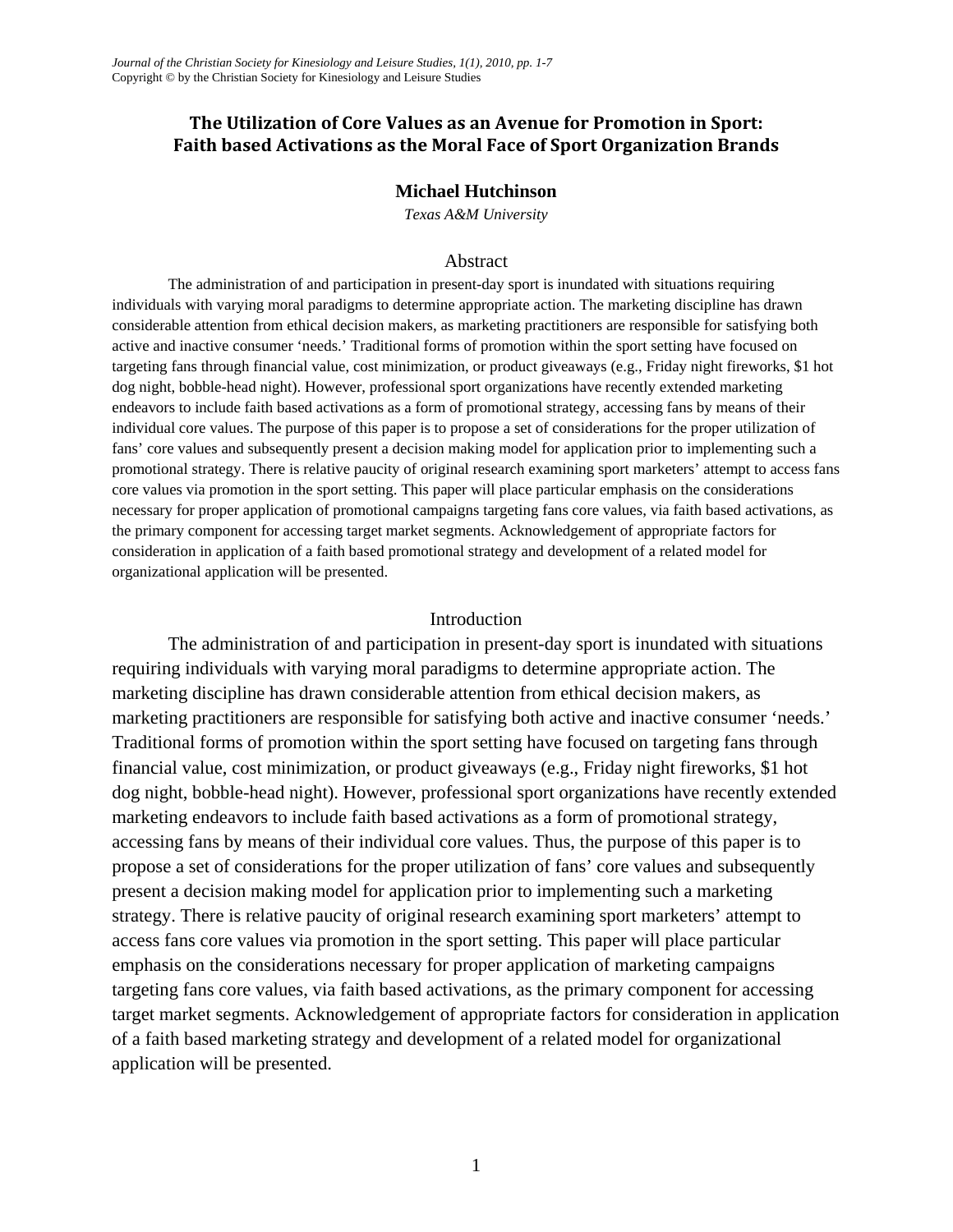#### Promotion within the Context of Sport

 In their assessment of questionable ethical behaviors derived from marketing mix variables in the sport setting, Laczniak, Burton, and Murphy (1999) state that "no sector of sports marketing is more rife with ethical issues than the area of promotional strategy" (p. 48). Despite the perceived lack of ethical behavior in promotions, theoretical and empirical research directly related to targeted promotional activities in sport organizations is limited. Early empirical research pertaining to promotion in sport directly relates to the economic effects associated with event and game attendance (Siegfried & Eisenberg, 1980; Madura, 1981; Hansen & Gauthier, 1989; Branvold & Bowers, 1992; Boyd & Krehbiel, 1999; McDonald & Rascher, 2000; Boyd & Krehbiel, 2003; Boyd & Krehbiel, 2006). In a study examining the factors affecting professional sport attendance, Hansen and Gauthier (1989) identified four categories that impact fans decisions to attend sporting events: economic, sociodemographic, attractiveness of game, and residual preferences. The attractiveness of game category focused on the positive influences of game attendance, including such factors as star players, team contention or placement, potential for a pennant race, and, for purposes of this study, promotions and special events. In order to better understand the impact of promotions and special events on attendance, McDonald and Rascher (2000) examined the effectiveness of promotions on Major League Baseball. Their study revealed that promotions can increase single game attendance by nearly 14%. However, McDonald and Rascher (2000) accentuated the importance of future research pertaining to, among other endeavors, promotions that are best received or most desired by sporting event attendees.

 In view of its growing effectiveness on game attendance and attractiveness, promotions are used to target a wide array of consumer segments in the sport setting, including senior citizens, fraternities/sororities, youth sport teams and groups, and others (Branvold & Bowers, 1992). However, little promotional consideration has been given to the potential for utilizing faith as an avenue for promotion and marketing within the sport setting. Currently, there is little to no theoretical or empirical literature regarding the effectiveness of utilizing faith as a means for marketing and promotion in the sport setting. This absence signifies an opportunity to expand the currently available research to develop a broader perspective of knowledge and understanding.

 In light of this, Boyd and Krehbiel have done extensive research examining the effects of promotions on Major League Baseball. Included in their research is the examination of such factors as promotion timing and its effect on baseball game attractiveness, as well as the effects of various types of promotions in Major League Baseball (Boyd & Krehbiel, 1999; Boyd & Krehbiel, 2003; Boyd & Krehbiel, 2006). In the 2006 study examining the effects of different types of promotions on attendance, Boyd and Krehbiel discovered that, with the exception of the bobblehead collectible item, the intertwinement of a giveaway and special event, and two or more special events in one night proved to be the most popular form of promotion for all Major League Baseball games played in the year 2002 (Boyd & Krehbiel, 2006). Thus, Boyd and Krehbiel concluded that a primary implication for major league clubs was to incorporate more special events and high impact promotions into their regular season promotional schedule.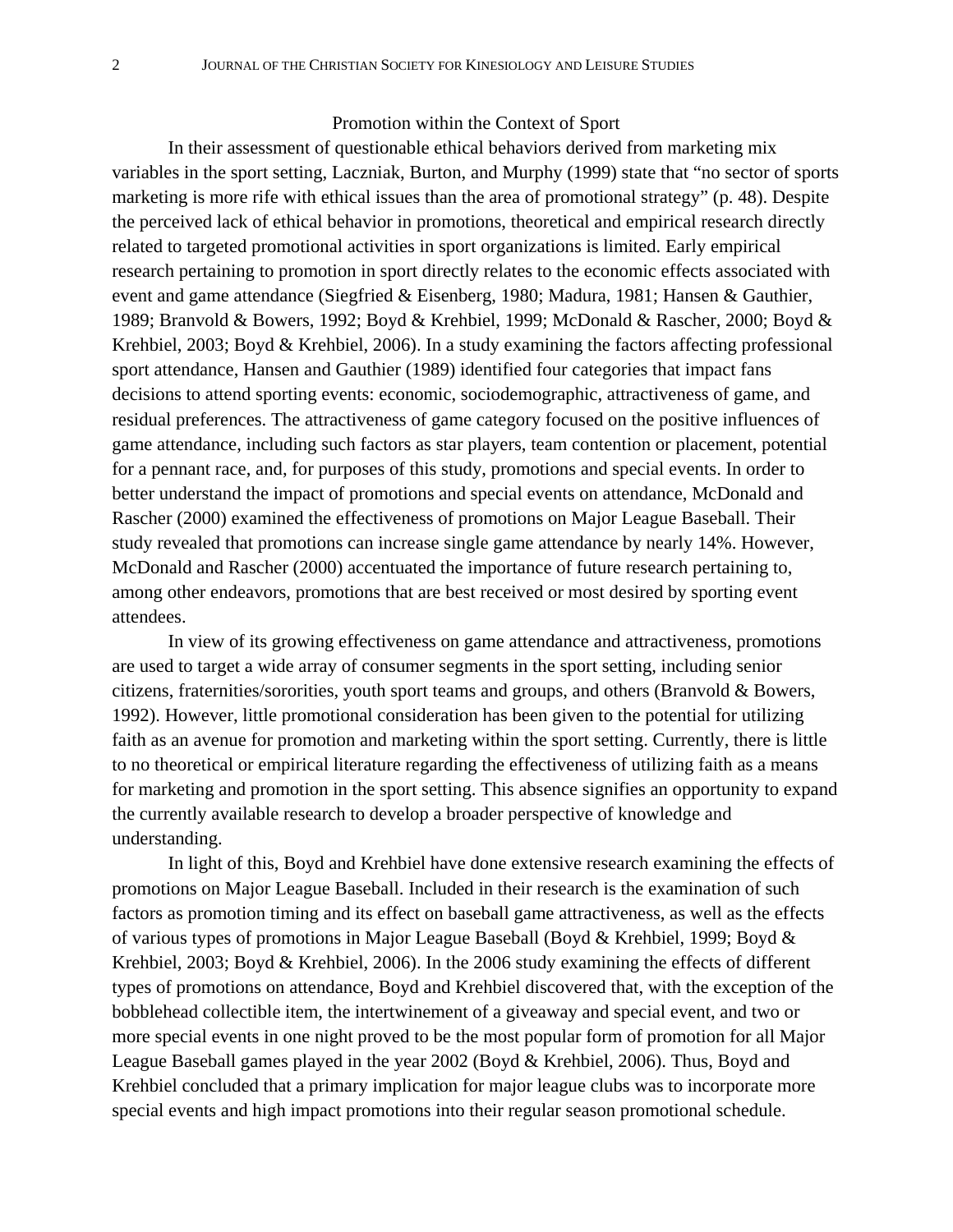#### Promotion of Faith in the Sport Setting

 Promotion in the sport setting has produced a plethora of creative examples for counterbalancing such circumstances as the losing season or lack of game attendance (e.g., bobble-head night, Friday night fireworks, \$1 hot dog night, etc). Yet, sport organizations have developed and applied creative promotional strategies for additional purposes, such as accessing untapped market segments in an effort to expand the current fan base and generate additional fan loyalty. Recent promotional strategies have begun to utilize faith as an avenue for promotion in the sport setting. In reference to a faith based promotional event, New York Times columnist Warren St. John refers to 'Faith Nights' as a type of sport marketing promotional activation that offers "a spiritual twist on Frisbee Nights and Bat Nights" (St. John, 2006). The specific promotional phenomena associated with 'Faith Nights' have blended professional sports, Christian music, and Christian athlete's testimonies in an effort to spread the gospel of Jesus Christ in an appealing manner to younger generations. A product of the non-profit organization Third Coast Sports, Faith Nights began by partnering with the Nashville Sounds, the Triple-A affiliate of the Milwaukee Brewers. A typical Faith Night begins prior to the start of a game with a concert by a well-known Christian recording artist followed by the Christian testimony of a current home team athlete. Since its inaugural event with the Sounds, Third Coast Sports' Faith Nights have expanded from one Minor League Baseball club to six Arena Football League teams, thirty-nine Minor League Baseball clubs, and eight Major League Baseball clubs. Considerations for Utilizing Faith in Sport Marketing

 In order to appropriately apply faith based strategies to marketing initiatives, several considerations must be established throughout the planning and implementation process. A significant point relates to the desired organizational or brand image implied to exist within an organization through support of a faith based initiative. A specific set of characterizations and behaviors are generally associated with faith based programs. This typically includes an appeal to a specific demographic mix with a defined value structure. While at first evaluation this value structure is represented by similarities in religious principles, other secondary yet influential characteristics (e.g., ethnicity, age, gender, etc) may also be directly or indirectly related. Thus, sport organizations need to confirm that the belief structures of the target market in faith based activations is consistent with the organizational brand image to be projected. Robin and Reidenbach (1987) indicate the importance of identifying the desired ethical profile an organization wants to promote. Referred to as the "ethical face" (p. 54) of an entity, Robin and Reidenbach define the profile of an organization as a "projection to external publics with whom the organization interacts, identifying how the organization chooses to interact with those publics" (p. 53). Hence, sport organizations promoting faith based activations reflect a particular brand image simply by their affiliation with the source of the activation.

 Another important consideration involves the influence of core values and belief structures. According to Robin and Reidenbach (1987), core values are a direct result of the ethical profile of an organization, as well as the primary tool for implementation of desired ethical behavior. This should be balanced, however, by the responsibility implicit when appealing to consumers through a vehicle that engages the consumer's core belief structure (e.g.,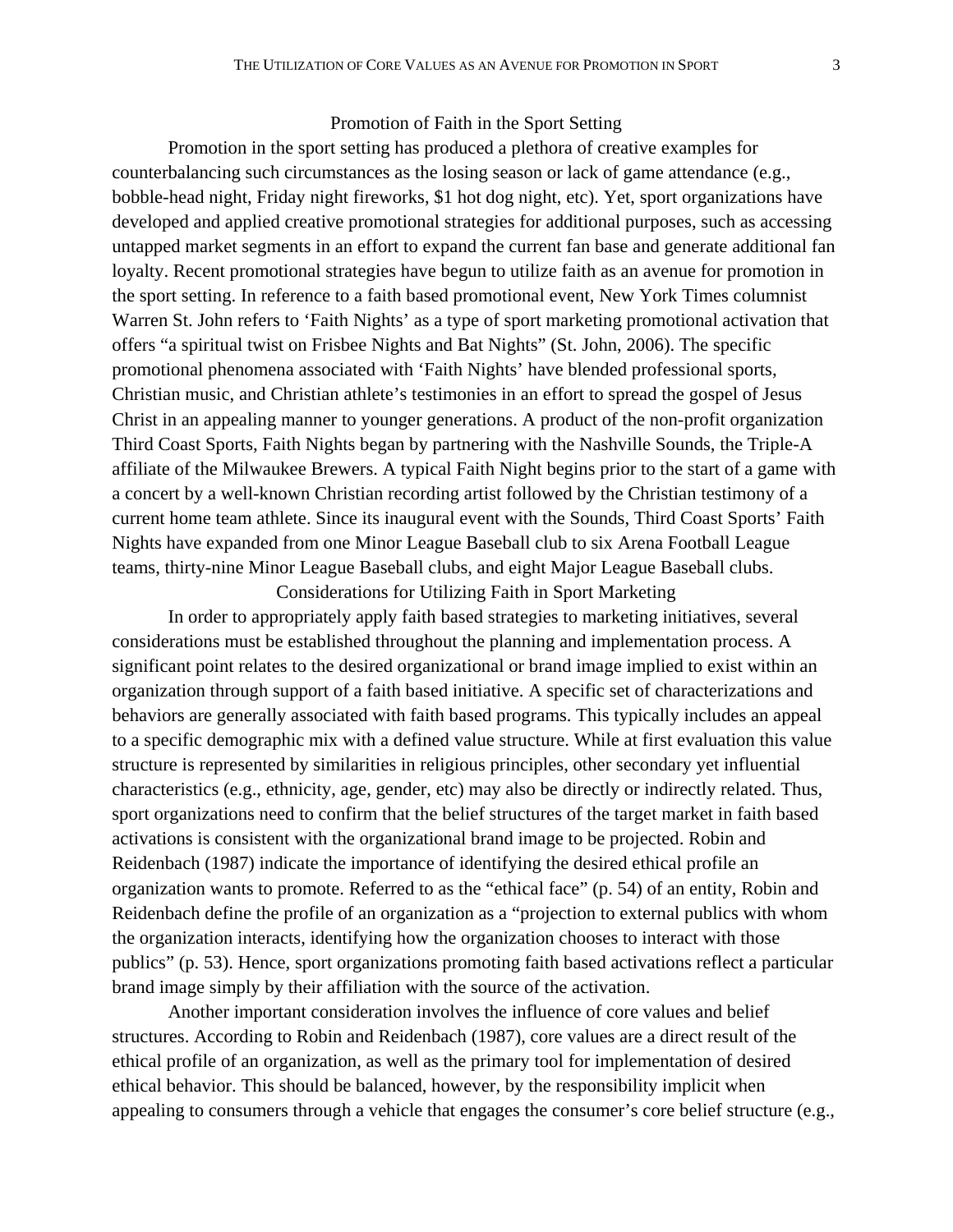faith). This requires application of marketing principles which reflect an increased moral approach consistent with the prima facie moral obligations and boundaries of a marketing program as proposed by Laczniak (1983). Often, the essential premise associated with structuring a particular marketing campaign is driven primarily by a desire to maximize corporate return (e.g., sales, revenue, etc). However, promotional practices that rely on accessing consumer core values or beliefs should also embed a 'moral obligation' (Laczniak, 1983). This might be considered an expansion of a more traditional marketing approach; yet, the morally aware marketer must acknowledge the implied responsibility of preserving the sanctity of consumer well-being. While marketing practitioners are well within their rights to alter consumer perceptions and develop interest in product or service availability, the morally aware marketer must equally acknowledge the preservation of consumer engagement boundaries.

 A final consideration relates to the key principles of broad appeal which should be included within a faith based marketing framework. A strategy targeting specific denominational affiliations will tend to access only the consumer base which would be represented within that denomination, thus segmenting a potentially larger target market. Additionally, it should be acknowledged that this form of focused target marketing could potentially alienate other consumers who do not share similar belief structures. This potential weakness may be alleviated within a faith based marketing activity by focusing on key principles. In the case of Third Coast Sports, key principles such as the promotion of the Christian faith and Gospel of Jesus Christ have been established. Although these beliefs may alienate particular market segments, they exhibit a reasonably broad appeal across a large cross-section of faith based demographic consumers.

#### Conceptual Decision Making Model

 The following decision making model employs the issue-contingent model formulated by Jones (1991) as a framework for the implementation of a faith based marketing strategy. Jones' issue-contingent model was developed to supplement previous theoretical foundations in both marketing and non-marketing literature (e.g., Rest, 1986; Trevino, 1986), specifically relating to ethical decision making within the organizational setting. The basic tenet of the issue-contingent model focused on the variable of intensity and its subsequent impact on a decision outcome. As Jones' built upon the work of Rest (1986) and Trevino (1986), the resulting model provided considerably more depth to ethical decision making processes. For purposes of the current model, the four basic steps of the issue-contingent model will be retained and applied. The proposed decision making model can be seen in [Figure 1.](#page-4-0)

 Prior to the implementation of a faith based marketing strategy, organizations must first develop the desired organizational brand image to be projected. Assuming that a faith based marketing strategy is deemed acceptable according to organizational standards (e.g., mission, vision, values), the decision making process of whether or not to further implement such a strategy may continue. Following this determination, decision makers must recognize that implementation of such a strategy may be an issue for certain stakeholders, thus encouraging decision makers to make a careful judgment prior to implementation. The prima facie obligations may contribute to the recognition of an issue, similar to an environmental influence. Moreover,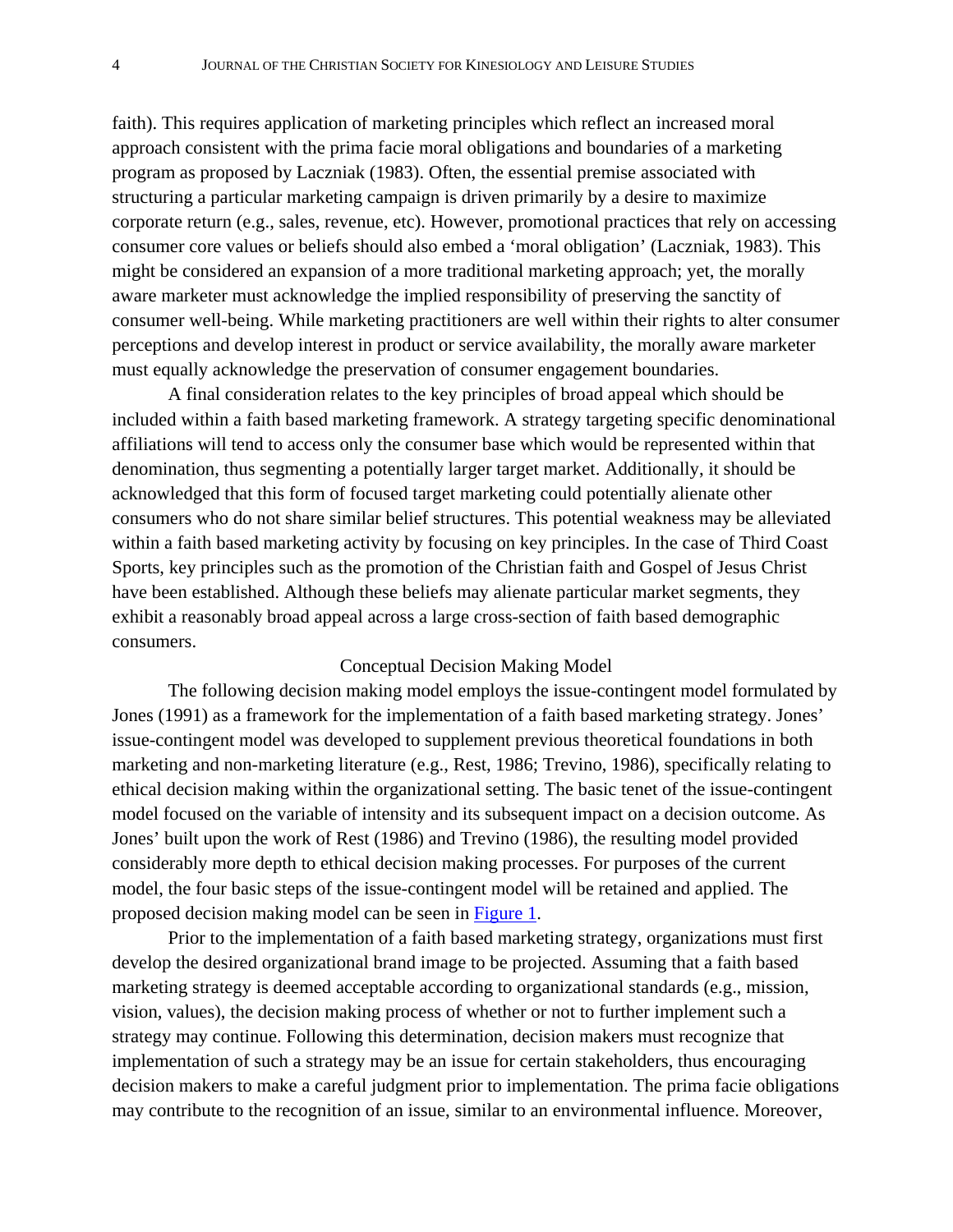<span id="page-4-0"></span>due to the potential to access or draw upon the core belief structure of a consumer via a faith based strategy, consideration of these prima facie obligations should also be acknowledged and prominent in the 'making moral judgment' component of the decision making model. It is reasonable to expect that certain accepted environmental norms might well be inappropriate for application to specific target market segments represented within the scope of a faith based activation or strategy.

Figure 1: Conceptual Decision Making Model



 Finally, organizational decision makers must acknowledge the determined principles of broad appeal at both the 'making a moral judgment' stage and 'establish moral intent' stage. Determination of such key principles needs to be assessed at these stages in order to confirm that the judgment and intent are aligned with organizationally acceptable terms or principles. Based upon the previous explanations, the proposed model is appropriate for application to marketing strategies involving accessing consumer core values and belief structures (e.g., faith based activations).

#### Conclusion and Future Research

 This paper has identified opportunities for subsequent investigation, thus furthering the knowledge and understanding within the marketing literature. Additional investigation of the relationship between faith based activations and a sport organizations brand image would prove useful. An appreciation of this relationship would provide insight into key factors meriting consideration when developing and shaping the perception within which a sport organization desires to be viewed by a consumer base. This would also aid in the development of more specific target markets, as practitioners could use this information to better integrate characteristics of desired brand representations in the design and implementation of marketing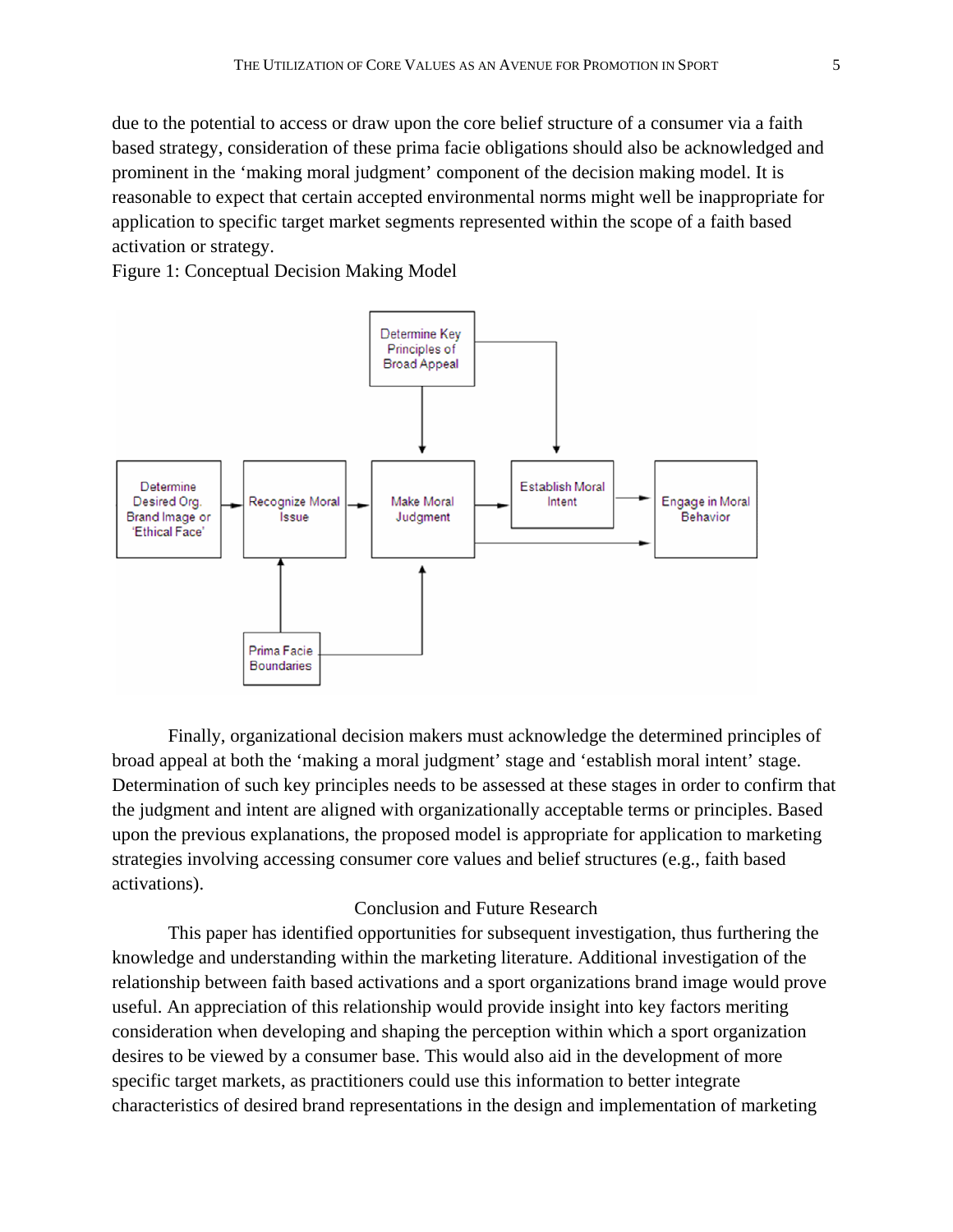efforts. Potential approaches might include accessing a broad cross-sectional representation of sport organizations for understanding the factors, desired outcomes, and perceived results deriving from this initiative. Research would benefit from an appreciation of the before and after event perceptions, as well as associated changes related to these types of target market access events.

 The proposed model is currently a theoretical construct that has not been tested or investigated within the marketplace. This discussion, while logical from a theoretical perspective, may not represent the pragmatic considerations which are implicit in the development of a marketing strategy attempting to access broad (rather than focused) consumer core values and belief structures. Further investigation of the construct of moral and ethical obligations in a "core value" oriented marketing strategy, combined with pragmatic marketing implementation efforts, would extend the current body of work in this area. This would contribute to the development of specific praxis oriented implementation considerations to be integrated within a targeted marketing campaign. An appreciation of the moral responsibilities within a targeted campaign might also support similar efforts beyond faith based initiatives, such as increased targeted efforts related to demographic composition of consumer segments.